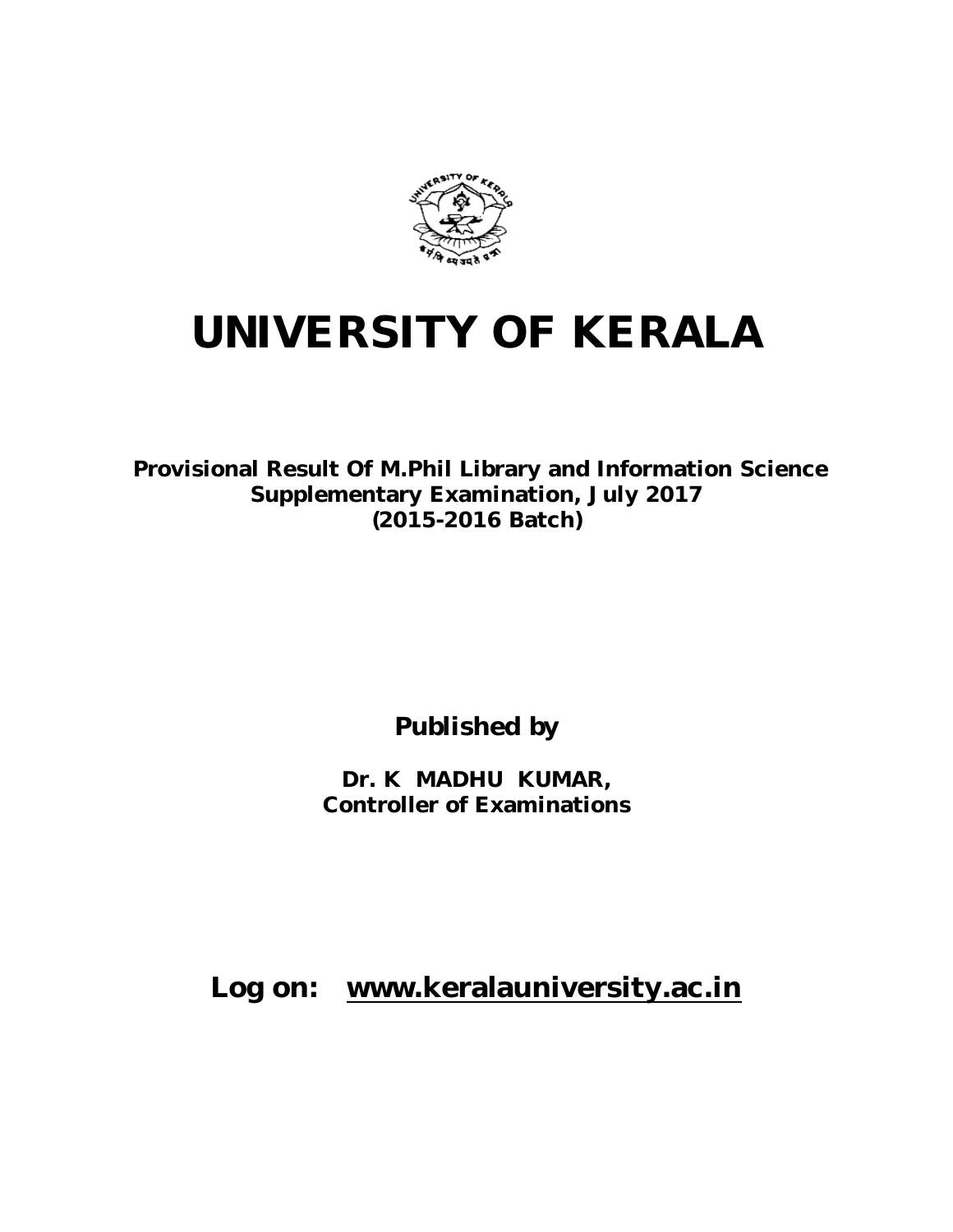## **UNIVERSITY OF KERALA**

No. EG II/2/M.Phil/2017 Thiruvananthapuram

Dated: 04/01/2018

#### **SYNDICATE IN CIRCULATION**

The result of M.Phil Library and Information Science Supplementary Examination July 2017 (2015-2016 Batch) as declared by the Board of Examiners is as given below:

| Name of Examination                                                                                                                                                                        | No.<br>Registered | No.<br>Appeared | No.<br>Passed | % of Pass |
|--------------------------------------------------------------------------------------------------------------------------------------------------------------------------------------------|-------------------|-----------------|---------------|-----------|
| M.Phil Degree Examination in<br>Library and Information Science<br>Supplementary July 2017<br>(2015-16 Batch)<br>(Department of Library and<br>Information Science,<br>Thiruvananthapuram) |                   | 2               | っ             | 100       |

The result (copy enclosed) may be approved. It is proposed to publish the result on 04/01/2018

University Buildings Thiruvananthapuram Sd/-<br>Dated: 04/01/2018 **Controller of Example 2018** 

**Controller of Examinations**